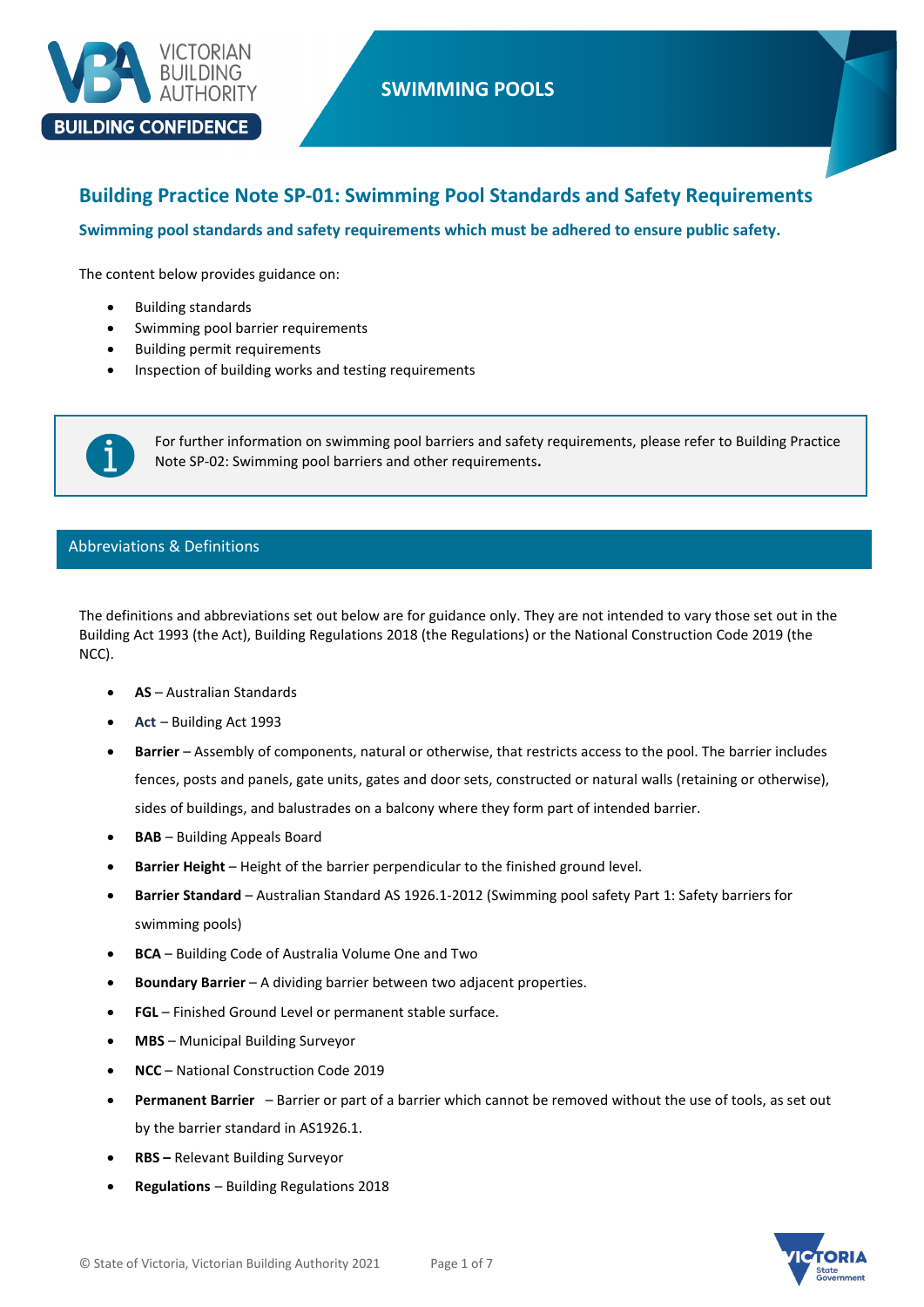- **Site Fence** Any permanent fencing on property boundaries as well as temporary fencing used during the construction period.
- **Swimming Pool** Any excavation or structure (including a spa or a relocatable structure) that is capable of containing water to a depth of greater than 300mm, and principally used (or is designed, manufactured or adapted to be principally used) for swimming, wading, paddling, bathing or similar activities.
- **Young Child** A child under the age of five years.

## Introduction

Swimming pools can be dangerous if children are able to enter the water unsupervised. On average, according to Kidsafe Australia, six young children die in Victoria in home swimming pools each year, and many more are taken to hospital for near drownings. Active supervision of young children in and around swimming pools at all times is the first line of defence against drowning.

To prevent children under the age of 5 from gaining unsupervised access to a swimming pool, it is a government requirement that an approved barrier is installed.

The excavation of a swimming pool shell can be a hazard, as it may hold ground or rainwater and also create a risk for falls. Precautions to alleviate these risks are important, both before and during construction (refer to AS 1926.1 for details of barrier construction requirements).

## Building Standards

The Building Regulations 2018 adopt the National Construction Code, which references the Australian Standards that are applicable for the construction of the barrier, the location of the barrier and water recirculation systems for the swimming pool.

The construction of new swimming pools and barriers must comply with requirements that include, but are not limited to the following:

- A swimming pool associated with a domestic building must be constructed by a registered domestic builder (for work valued more than \$10,000) or owner-builder who has successfully completed their Certificate of Consent (for work valued more than \$16,000)
- A site fence must be in place prior to excavation commencement
- A barrier complying with the Barrier Standard must be erected and maintained once the swimming pool can contain water to a depth of more than 300 mm
- All outdoor swimming pools built after 1 May 2010 must not have direct access to the swimming pool area via a door from a building (that is, house or garage)
- Swimming pool gates must be self-latching and self-closing
- Barriers must not be installed near trees, barbeques or other climbable structures that could allow children access to the swimming pool area. This may include pot plants and outdoor furniture.

If work is undertaken on an existing swimming pool or barrier that requires a building permit, it will need to be brought into compliance with current Regulations (unless exempt under Schedule 3 of the Regulations).



Failure to comply with the Act, the Regulations or building permit requirements whilst building work is being carried out, is a breach of section 16 of the Act.

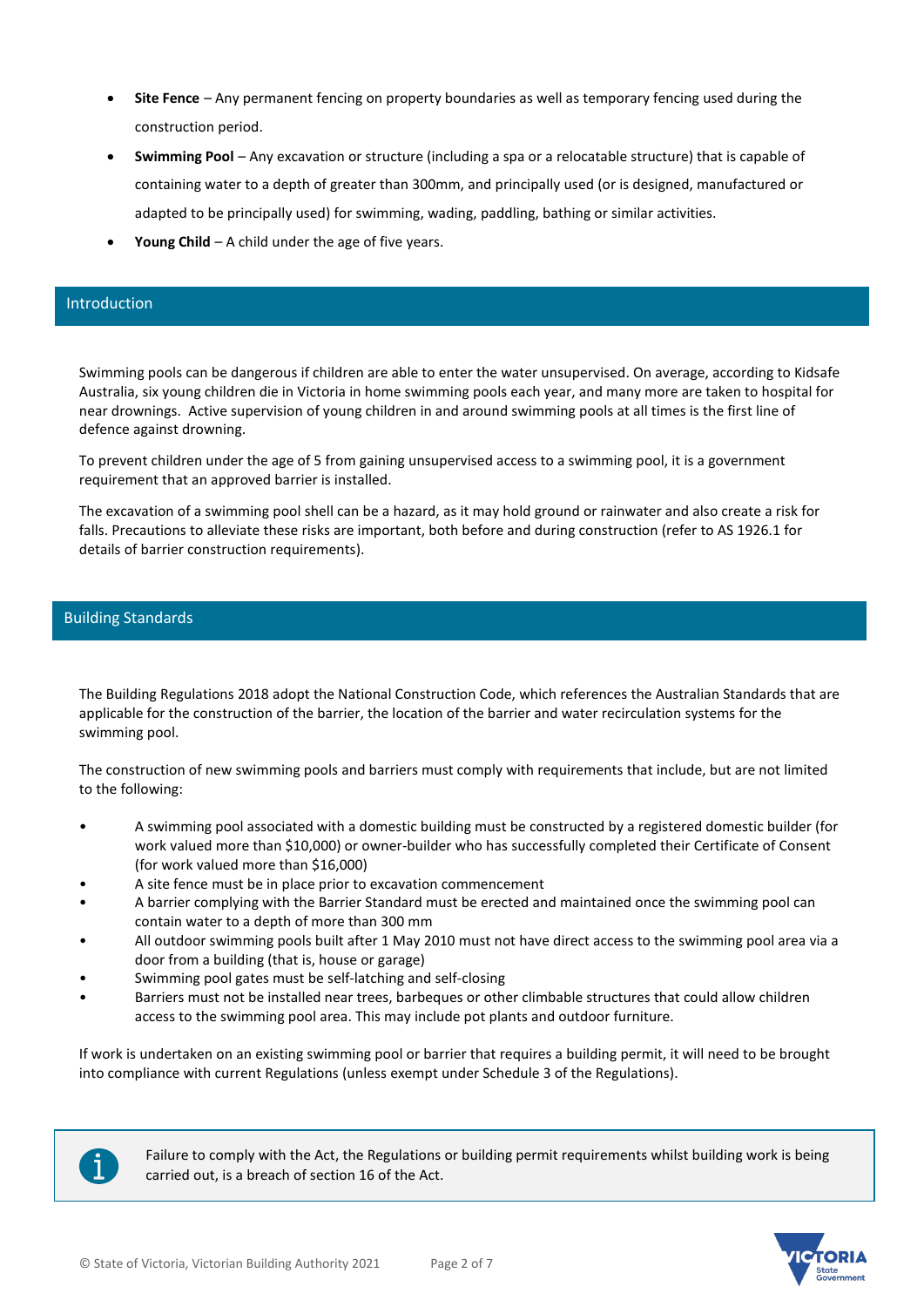## Swimming Pool Barrier Requirements

All new swimming pools being constructed, that will be capable of containing water to a depth of more than 300mm, must have a permanent barrier that complies with the requirements in the Act and the Regulations. These requirements apply to all swimming pools associated with Class 1, 2, 3 buildings and a Class 4 part of a building, or a children's service. These requirements include:

- indoor swimming pools and spas
- outdoor in-ground and above-ground swimming pools
- most relocatable pools
- children's paddling and wading pools, and
- spas, jacuzzi, hot tubs and swim spas.

Permanent barriers are not required for a:

- swimming pool (including relocatable swimming pool or spa) that is not capable of containing water to a depth of more than 300 mm
- a pool or spa that is relocatable and does not require any assembly, and is not made up of several components
- bath or spa used for personal hygiene (located in a bathroom or ensuite and emptied after use)
- fishpond, fountain, or birdbath; and
- water supply, storage tanks or dams.

## Building Permit Requirements

A building permit must be obtained to build a new or alter an existing swimming pool and barrier (unless exempt under Schedule 3 of the Regulations).

Regulation 28 states that an application for a building permit must include detailed drawings, specifications and information clearly showing the location of the swimming pool and the barrier on the allotment. In addition, it must contain details of the precautionary measures to be taken during construction, **both before and after** the swimming pool is filled with water. It must also demonstrate how the barrier will comply with the Regulations.

The building permit must define:

- how the barrier will comply with AS 1926.1 2012 Safety barriers for swimming pools and AS 1926.2 2007 Location of safety barrier for swimming pools
- how any glazing will comply with AS 1288 2006 Glass in buildings selection and installation
- the layout of the barrier
- the position of any climbable features such as large trees or fixed barbeques; and
- proposed connection of the barrier to the ground.

The building permit application must also include details of any precautions required to protect the safety of the public (regulation 116), as determined necessary by the Relevant Building Surveyor (RBS).

#### **Issuing a Building Permit**

The RBS can issue a building permit just for the barrier where building work will be undertaken to replace or modify an existing barrier. The RBS must be satisfied that sufficient information to demonstrate full compliance with the Act and the Regulations has been provided. Where the building work is only for a proposed swimming pool within an existing approved barrier that satisfies AS 1926 Parts 1 and 2, the RBS can issue a building permit just for the swimming pool.

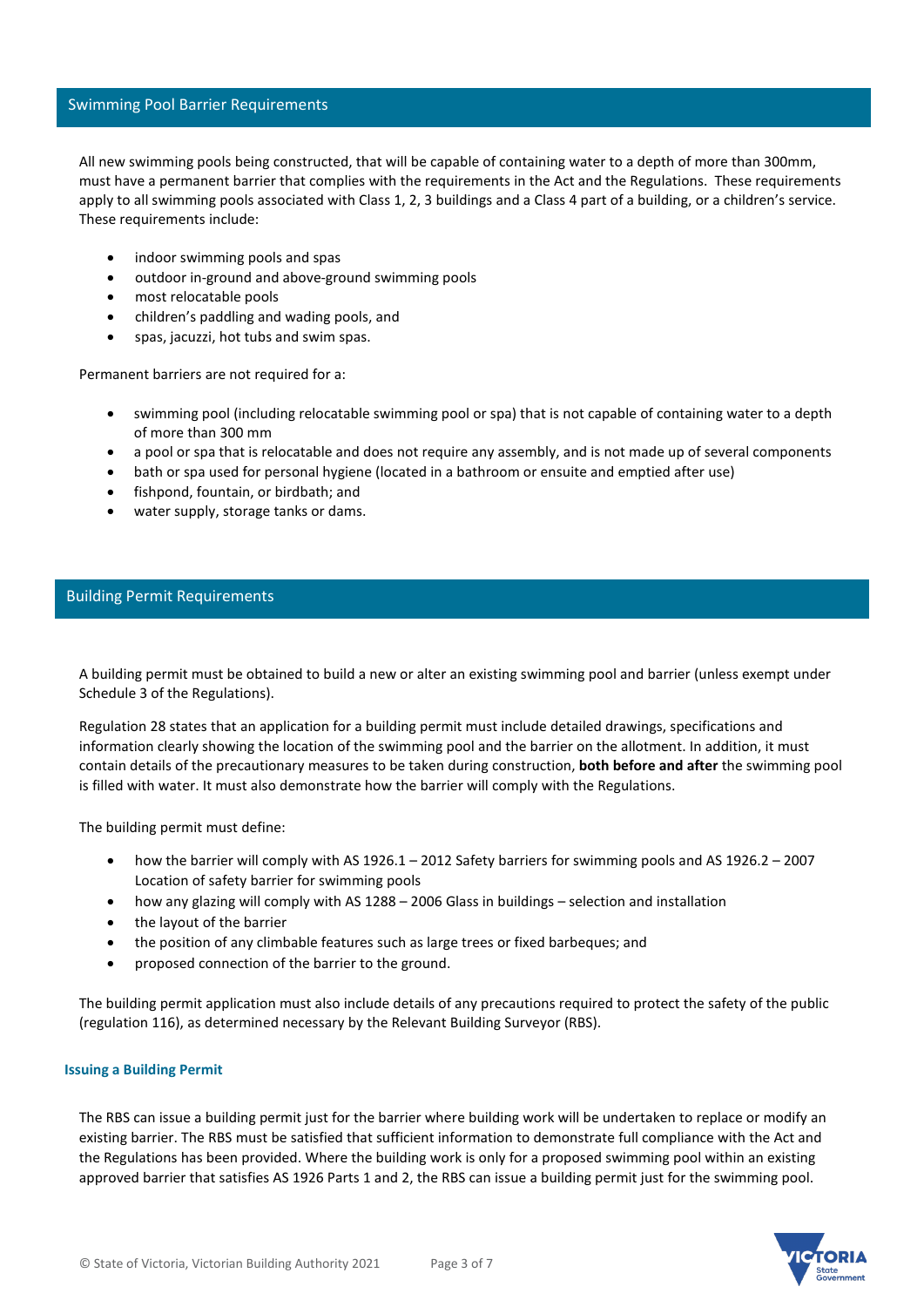The RBS may refuse to issue a building permit if insufficient information is provided to demonstrate compliance with the Act and the Regulations. Where a barrier design is not clearly shown in the application for a building permit, and does not show compliance with the Barrier Standard, the RBS must refuse the application. The owner may apply to the Building Appeals Board (BAB) under section 160A of the Act for a determination that the design complies with the Regulations.

The RBS must refuse to issue the building permit if:

- the work is being undertaken under a major domestic building contract; and
- the name and registration number of the domestic builder is not the same as that specified on the Certificate of Insurance, and the major domestic building contract.

The swimming pool builder is not always the builder of the swimming pool barrier. If the swimming pool builder is not contracted to construct the barrier, the builder of the barrier must also be nominated as a builder who will construct the barrier on the building permit.



The builder or the owner should notify the RBS if the swimming pool builder ceases engagement prior to completion of all the work. Once the RBS has been notified of the change of builder, the RBS has the responsibility to amend the building permit to reflect the changes.

### **Building Work Time Limits**

Regulations 53 and 54 state that building work for a swimming pool and barrier must commence within 12 months of the issue date of the building permit and be completed within six months of the building work commencement. If the construction of a swimming pool and barrier is being carried out concurrently with other building work on the same allotment, this work can be completed within the time limits of the other work as referred to in regulation 54(1)(c).

## Inspection of Building Works and Testing Requirements

#### **Mandatory Notification Stages**

The mandatory notification stages relating to the construction of a swimming pool and barrier are prescribed in regulation 169.

Although the RBS has a discretion to require notification before pouring any footings or in-situ reinforced concrete member, it is recommended that notification for inspection be made before pouring the concrete shell and before pouring any beam immediately adjacent to the swimming pool. Other notifications before pouring concrete may be required at the discretion of the RBS.

The RBS may determine that a barrier complying with AS 1926.1-2012 is required for the excavation and also to protect the public under regulations 116 (1) and (3). If so, the barrier could be installed and inspected immediately after the excavation has been completed.

#### **Barrier Testing Requirements**

When undertaking a final inspection, the RBS may request evidence that the installed barrier has been tested in accordance with Section 3 of AS 1926.1. Alternatively, the RBS may require the testing to be conducted while present, to ensure the construction of the barrier meets the structural adequacy criteria and that the gate or door operates correctly.

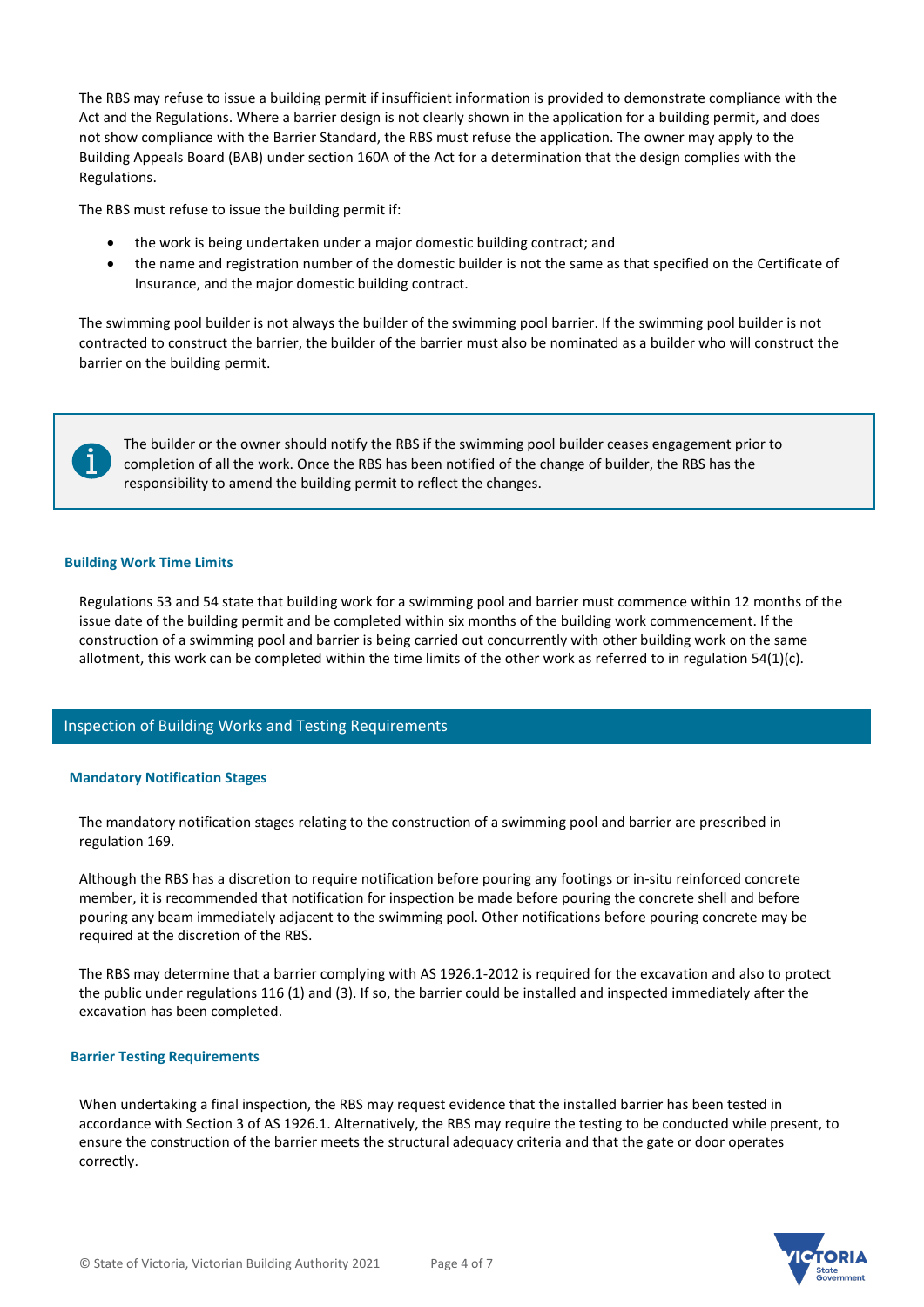Manufactured gate units must be tested by the manufacturer and be clearly and permanently marked with a selfadhesive metal label, metal plate secured by rivets or stamping, or moulding with the manufacturer's information into the component.

### **Water Circulation**

Builders should be satisfied that no blockages have occurred in the water circulation system **prior** to handover to the client and operation of the swimming pool. The RBS will need to be satisfied that the water recirculation system has been built in accordance with the approved documentation.

#### **Building Work Completion**

Where the swimming pool and the barrier have been completed in accordance with the building permit requirements, a final inspection can then be undertaken. Any non-compliant work may be the subject of a direction to fix, or a building order issued for minor works.



The swimming pool **must not** be filled with water **prior** to the RBS certifying that there is a barrier complying with AS 1926.1-2012. If the completed building work complies, a Certificate of Final Inspection can be issued by the RBS. After 1 November 2020, the RBS must also issue a Swimming Pool Barrier Certificate of Compliance to the owner.

#### **Registration of Swimming Pool**

Upon completion, the owner must register the swimming pool within 30 days of the date the owner receives the Certificate of Final Inspection or Occupancy Permit. (Refer to the VBA Council and Practitioner Guide on the VBA website for further details of the registration, inspection and compliance processes.)

#### **Incomplete Building Work**

Where the swimming pool and barrier have not been completed and the permit has expired, a new building permit and building levy will be required before any building can continue on-site. A Building Order to Stop Work must be issued where the builder continues working without a building permit.

The RBS must issue a direction to the builder or take enforcement action that is appropriate to the degree of risk present. If the RBS determines that the incomplete work will be a danger to life or property and considers an Emergency Order should be issued, the Municipal Building Surveyor (MBS) should be contacted.

#### **Protection Work**

When assessing an application for a building permit to construct a swimming pool and barrier, the RBS must consider whether protection work will be required to protect the adjoining property.

Where the RBS determines protection work is required, it must be provided before and during construction. The type of protection work required varies with considerations such as the location, nature and impact of the proposed building works on the adjoining property or any other considerations to the RBS's determination. However, the RBS must consider matters under regulation 112 when determining if protection work is required.

An example of when the RBS must consider protection work is where proposed building work requires a crane to lift preformed pools or spas over the adjoining property. The RBS must have consideration for protection work as the

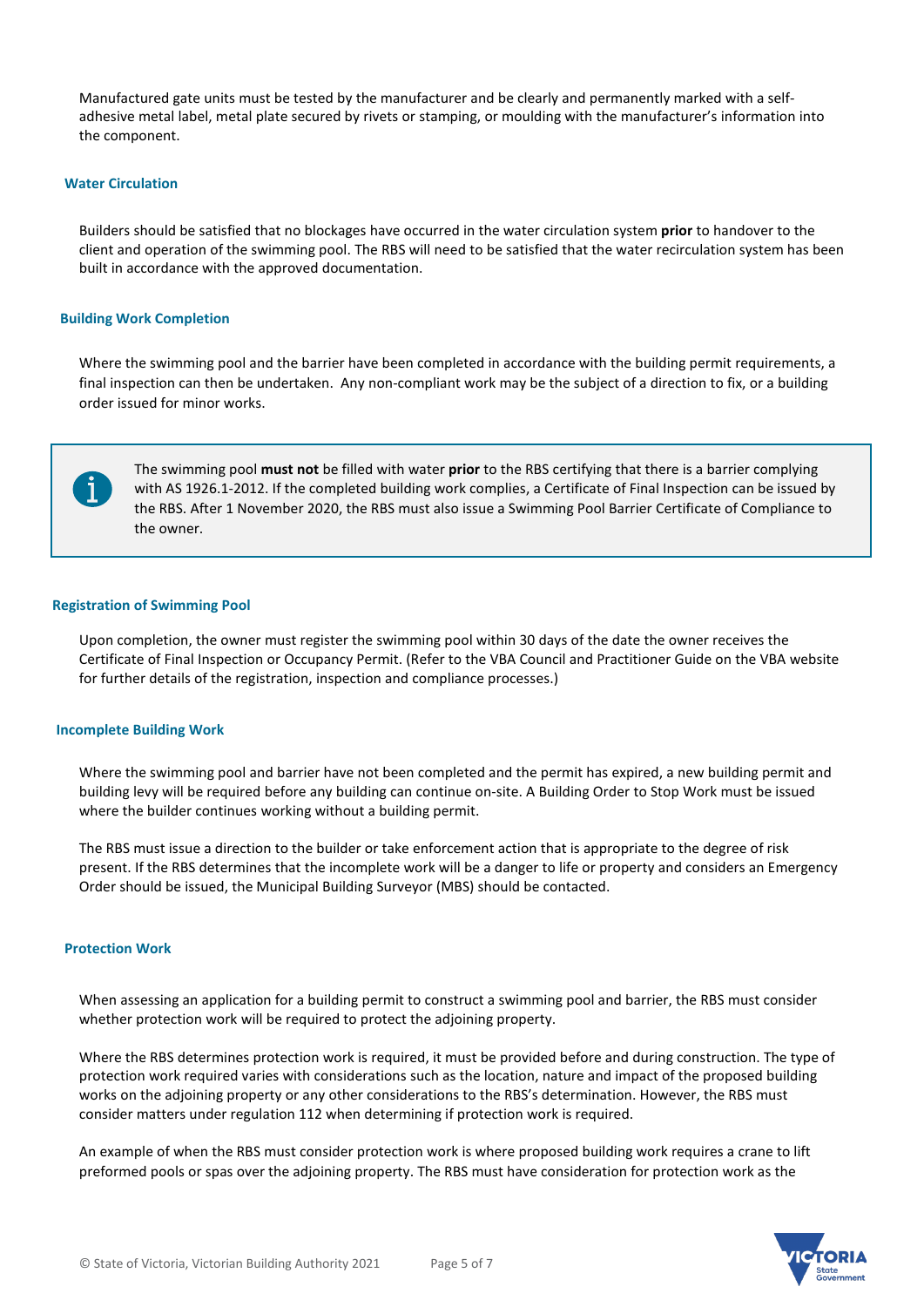building works present a significant level of risk of building materials falling and causing damage to the adjoining property. In this scenario, protection work maybe in the form of overhead protection for adjoining property.

It is important to remember that it is the responsibility of the RBS to determine whether protection work is required for the construction of a swimming pool or barrier when deciding on an application for a building permit. For further information on Protection Work, refer to PN 20 – Protection Work Process available on the VBA website.

## **Protection of the Public**

The RBS must consider the need for protection of the public during the construction of the swimming pool and barrier. Consideration for site fencing under regulation 116 must include provisions to restrict access during excavation, construction, and once the pool/spa can contain water to a depth of greater than 300mm.When determining whether precautionary measures are required, the RBS must give consideration to:

- the height of the barrier,
- whether there are any footholds or handholds that could facilitate climbing,
- the spacing of any horizontal or vertical members, and
- any loadings that could be placed on the structure.

A site fence or hoarding must be provided between an existing dwelling and the pool construction area. Where the swimming pool is being constructed at the same time as the construction of the dwelling, an additional site fence will be required between the pool construction area and the dwelling.

To avoid confusion, it is important that the builder responsible for the installation and maintenance of the temporary barrier is identified at the beginning of the process, especially in the case where more than one builder is appointed for the works. If separate builders are engaged for the construction of the dwelling, the swimming pool and the barrier on the same site, each builder is responsible for the protection of the public respective to their work.

The applicant should fully document who will be responsible and how the precautionary measures can be achieved, providing those details to the RBS for approval. These precautionary measures, when approved by the RBS, form part of the building permit and the inspection of these measures must be detailed on the building permit (refer to section 35 of the Act.) For example, this could be achieved by meeting the design and construction requirements of Section 2, and the minimum horizontal loading requirements under Section 3 of the AS 1926.1-2012 for the temporary barrier.

It is recommended that, where a gate is installed in the temporary fence or hoarding, it should comply with AS 1926.1- 2012 to ensure that restricted access by young children is maintained. Where no gate is installed, the barrier must remain in place, except when access to the swimming pool area is required and people are present at all times while the barrier is open.

If any barrier that is not a fence or hoarding is proposed to restrict access to the swimming pool area during construction, it is recommended the relevant performance requirement P2.7.1 or GP1.2 of the NCC is met by using a performance solution. The performance solution must be documented by the building permit applicant and approved by the RBS prior to the installation of that solution. For further information on protection of public, refer to Practice Note 58 - Protection of Public on the VBA website.